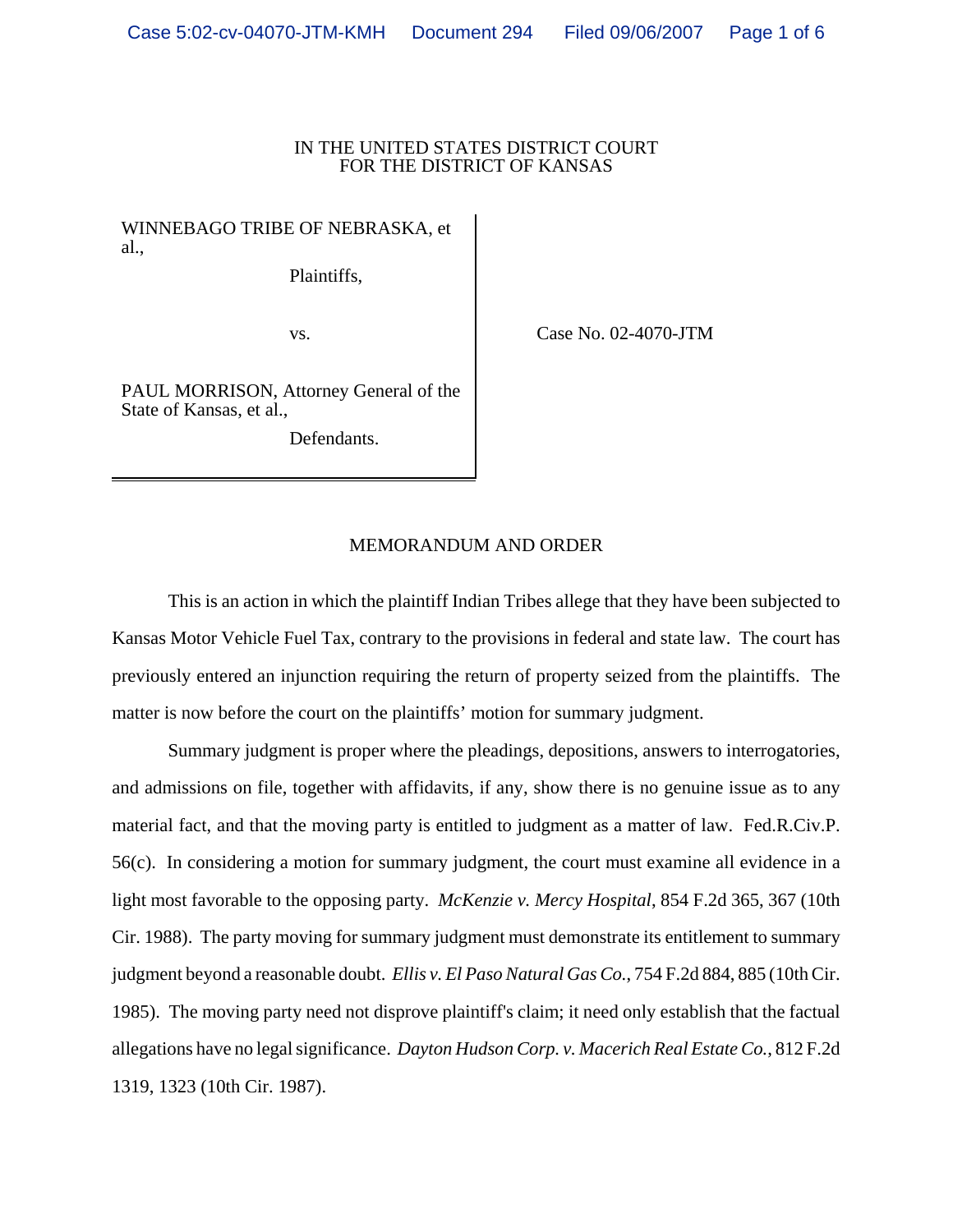In resisting a motion for summary judgment, the opposing party may not rely upon mere allegations or denials contained in its pleadings or briefs. Rather, the nonmoving party must come forward with specific facts showing the presence of a genuine issue of material fact for trial and significant probative evidence supporting the allegation. *Anderson v. Liberty Lobby, Inc.*, 477 U.S. 242, 256 (1986). Once the moving party has carried its burden under Rule 56(c), the party opposing summary judgment must do more than simply show there is some metaphysical doubt as to the material facts. "In the language of the Rule, the nonmoving party must come forward with 'specific facts showing that there is a **genuine issue for trial**.'" *Matsushita Elec. Indus. Co., Ltd. v. Zenith Radio Corp.*, 475 U.S. 574, 587 (1986) (quoting Fed.R.Civ.P. 56(e)) (emphasis in *Matsushita*). One of the principal purposes of the summary judgment rule is to isolate and dispose of factually unsupported claims or defenses, and the rule should be interpreted in a way that allows it to accomplish this purpose. *Celotex Corp. v. Catrett*, 477 U.S. 317 (1986).

The uncontroverted facts establish that the Winnebago Tribe of Nebraska, Sac and Fox Nation of Missouri, the Iowa Tribe of Kansas and Nebraska, and the Kickapoo Tribe of Indians of the Kickapoo Reservation are federally-recognized American Indian tribes organized under the Indian Reorganization Act of 1934, 25 U.S.C. § 476. The Winnebago Tribe is the beneficial owner of and exercises jurisdiction over the Winnebago Tribe of Nebraska Indian Reservation. Ho Chunk, Inc., and plaintiff HCI Distribution are corporations organized under the laws of the Winnebago Tribe. HCI is wholly-owned by Ho-Chunk, Inc., which in turn is wholly-owned by the Winnebago Tribe.

On May 8, 2001, HCI mailed to the Kansas Department of Revenue both an Application for Motor Vehicle Fuel and Special Fuel Importer/Exporter License and an Application for Motor Vehicle Fuel and Special Fuel Distributor's License. HCI also sent a Motor Vehicle Fuel and Special Fuel Importer/Exporter Bond in the amount of \$5,000.00, and a Motor Vehicle Fuel and Special Fuel Distributor's Bond in the amount of \$1,000.00. On May 11, 2001, the Department returned the application and bond to HCI by mail.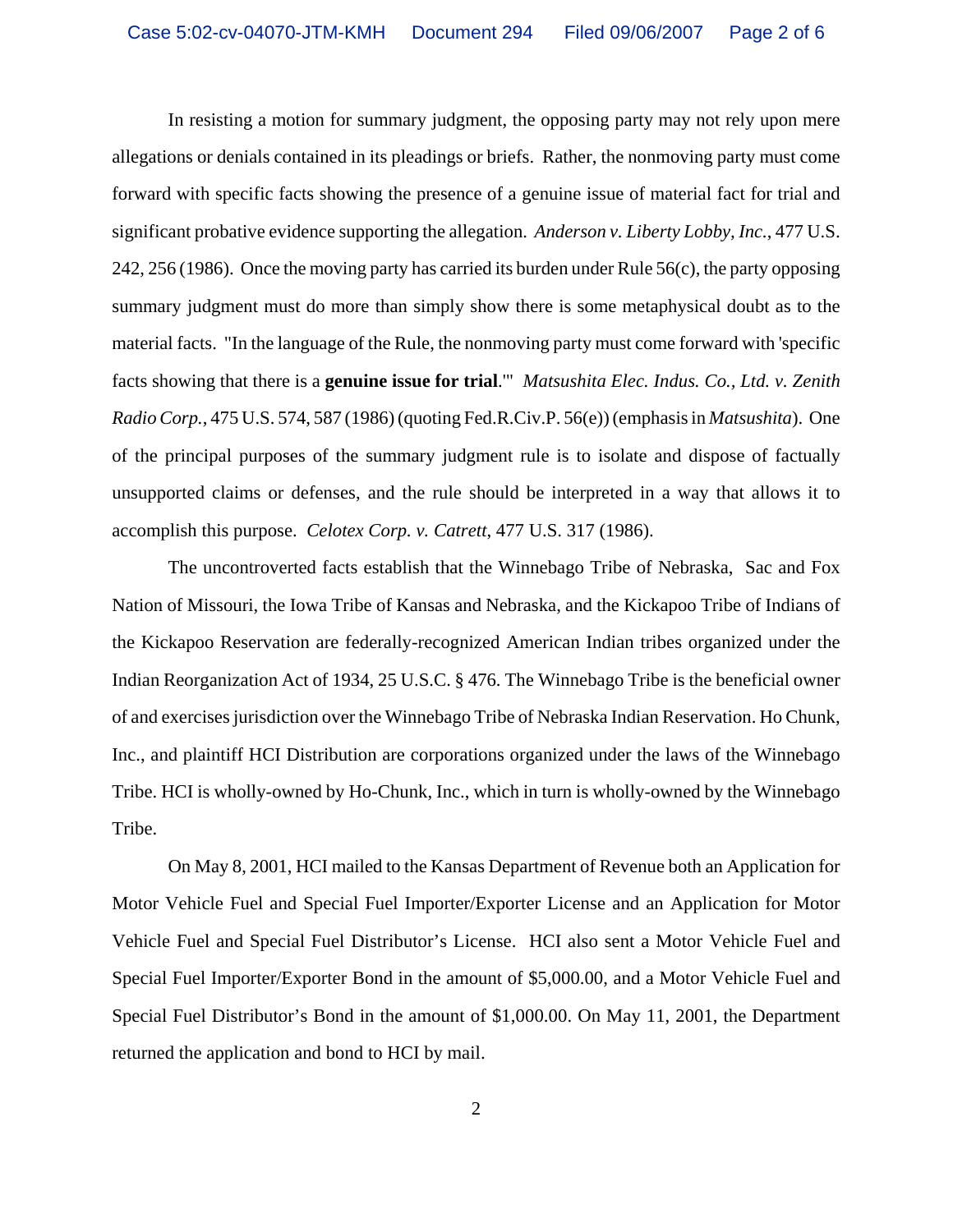HCI employee Crystal Appleton called the Department to ask why the documents were returned. The Department representative informed Ms. Appleton that the Department did not require that HCI obtain a distributor's license, and that the only license HCI needed was an importer/exporter license. The Department issued HCI not a distributor's license, but a Motor Fuel Importer/Exporter License with an effective date of May 4, 2001.

The Sac and Fox Nation wholly owns and operates two retail gas stations – the Trad'n Post in Reserve, Kansas and the Sac & Fox Truck Stop in Powhattan, Kansas. Both of these tribally-owned businesses are located on land held in trust by the United States for the benefit of the Sac and Fox Nation. The Iowa Tribe wholly owns and operates a gas station in Kansas on land held in trust for the Iowa Tribe by the United States of America. The Kickapoo Tribe owns and operates two gas stations in Kansas located on lands within the exterior boundaries of the reservation pursuant to Treaties executed in 1854.

The Winnebago Tribe's HCI began selling fuel to the Kansas Tribes in August 2001. It has transported the fuel sold to the Kansas Tribes by tanker trucks from Nebraska to the Kansas Tribes' tribal gas stations. At no time did the Winnebago Tribe ever purchase or receive the subject fuel in Kansas from any person, and the fuel was not stored and did not come to rest in Kansas before its delivery by the Winnebago Tribe to the Kansas Tribes' facilities. The Winnebago Tribe did not and does not own or lease storage facilities, transfer facilities, mixing facilities, offices or any other facilities within Kansas.

On September 10, 2001, shortly after the Winnebago Tribe started selling motor fuel to the Kansas Tribes, defendant Lochow of the Kansas Department of Revenue sent a letter to Lance Morgan of HCI. Lochow stated that HCI, as a licensed importer under the Act, was required to report and remit Kansas fuel taxes on deliveries of fuel to any retailer in Kansas regardless of location.

Plaintiff John Blackhawk, Chairman of the Winnebago Tribe, responded by writing and disputed that Kansas had the right under federal law to tax the sales to the Kansas Tribes. In turn,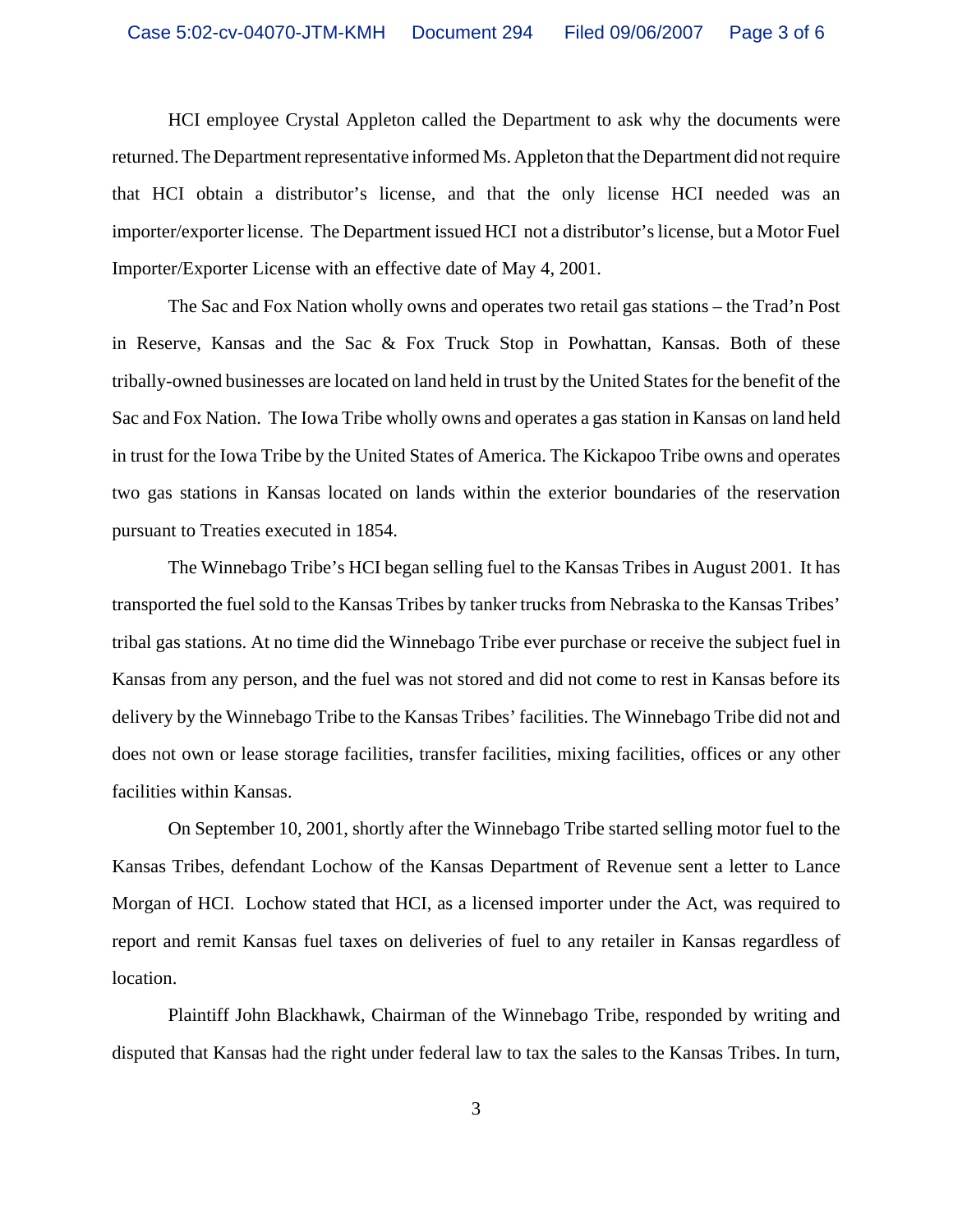Charles Reomer of the Kansas Department of Revenue responded by again demanding payment of the fuel tax. He wrote: "Under Kansas law, tax is due upon importation of motor fuel by the distributor of first import." (Plf. Exh. K).

On April 8, 2002, defendant Scott, designee of the Director of Taxation, Kansas Department of Revenue, submitted an Affidavit and Application for Arrest Warrant that led to the seizures of property and other actions that necessitated this lawsuit. The Affidavit and Application stated that "the distributor, importer or manufacturer on or before the 25th day of each month, shall render to the director at the director's office in Topeka, Kansas a report 'certified to be true and correct showing the number of gallons of motor fuel imported.' See K.S.A. 79-3410." (Plf. Exh. B). In fact, Section 79-3410 of the Act states that the report must show "the number of gallons of motor-vehicle fuels or special fuels received by such distributor, manufacturer, importer, exporter or retailer during the preceding calendar month."

On the following day, April 9, 2002, the defendants, without any further notice or opportunity to be heard, seized two trucks, two tanker trailers, fuel and fuel oil, two black permit books and shipping papers belonging to HCI. At the same time, the Department of Revenue entered orders for jeopardy assessment and issued tax warrants against HCI and the individual plaintiffs. Defendants also initiated criminal proceedings against plaintiffs HCI, Chairman Blackhawk and Lance Morgan.

In their motion for summary judgment, the plaintiffs argued that the relief plaintiffs sought was appropriate because federal law barred the defendants from imposing the taxes in question – the legal incidence of tax on the plaintiffs was an attempt to tax for a transaction occurring in Indian country. *See Oklahoma Tax Comm'n v. Chickasaw Nation*, 515 U.S. 450, 459 (1995). Further, they argued that the attempted taxation was improper under Kansas law because the plaintiffs do not meet the definition of a "distributor of first receipt" under K.S.A. 79-3408(c), where the legal incidence of the state's fuel tax falls on the "distributor of the first receipt." *See Sac and Fox Nation of Missouri v. Pierce*, 213 F.3d 566, 580 (10th Cir. 2000) ("Kansas law expressly states that the legal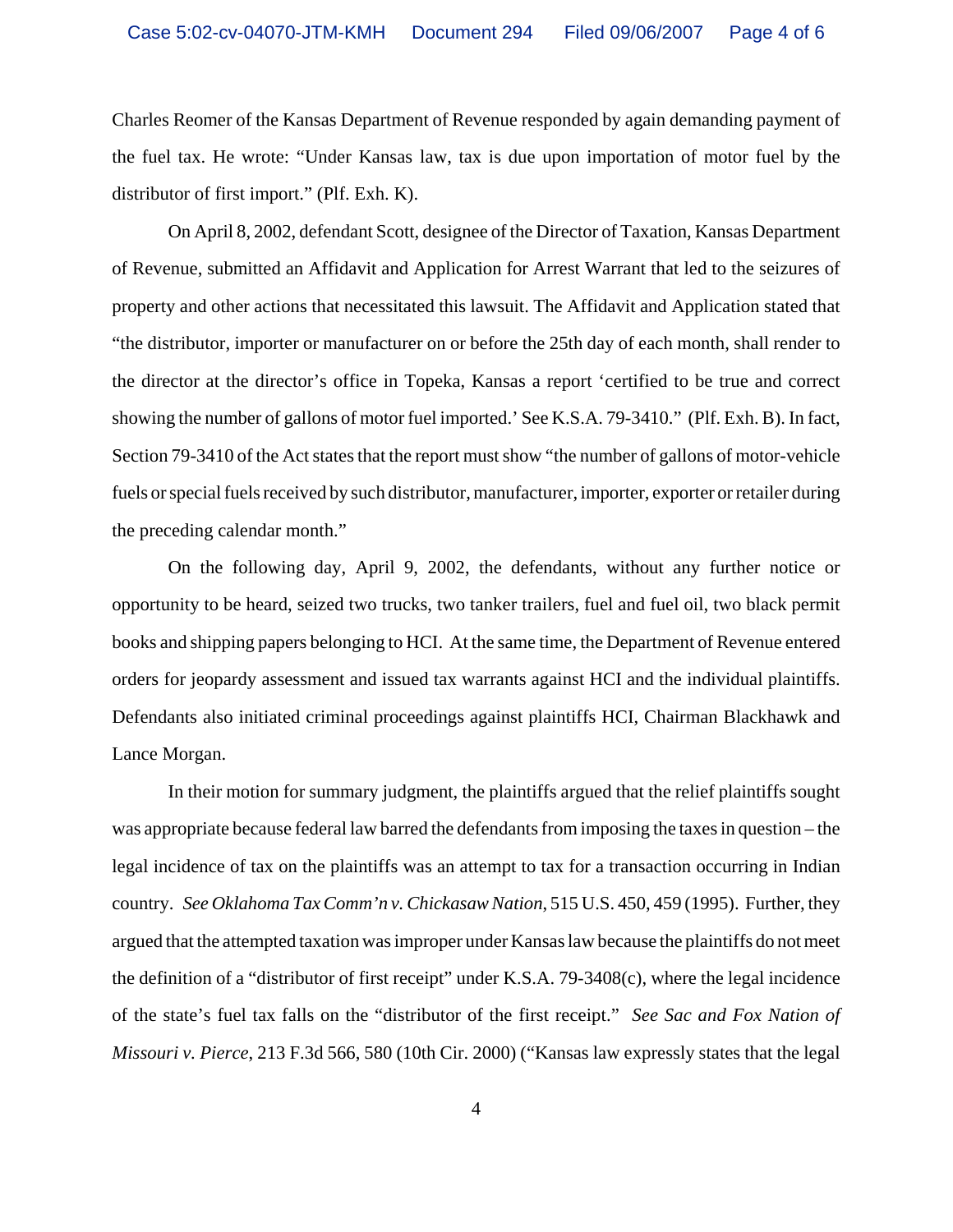incidence of the motor fuel tax is upon the distributors and they are responsible for remitting the  $\text{tax}$ ").

Because the issues in the present case required close construct of Kansas law, the Court certified the question of the application of the Kansas statute to the Kansas Supreme Court on June 30, 2005. (Dkt. No. 277). On February 5, 2007, the Kansas Supreme Court held that under Kansas law the distributor of first receipt is liable for payment of the motor fuel tax; that importers are not included within the meaning of "distributors"; and that HCI did not "receive" fuel within Kansas so as to render it liable to the state motor fuel tax. *Winnebago Tribe of Nebraska v. Kline*, 283 Kan. 64, 150 P.3d 892 (2007).

As stated in the conference conducted with counsel on August 13, 2007, for the reasons then stated and consistent with the ruling of the Kansas Supreme Court, the court grants summary judgment to plaintiffs as to Count I of their complaint. The court also then noted the existence of the pending motion for sanctions against the defendant. The motion seeks sanctions for the delay in obtaining the return of the plaintiffs' seized property.

The court granted the motion for a preliminary injunction and directed return of the seized property on Friday, August 5, 2002. The Attorney General filed a notice of appeal August 6, and submitted an application for a stay on August 7, the following Tuesday. The request for a stay was denied by the Court of Appeals on August 18, and on August 20, 2002, the parties executed an agreed-upon order to effect the return of the seized property.

The court finds that sanctions should not issue. First, the delay in the return of the seized property was brief, and was largely occasioned by the necessary delay in the defendants' attempt to legitimately, if unsuccessfully, appeal the injunctive relief awarded. The defendants' actions were consistent with Fed.R.Civ.Pr. 62(c), and thus not any willful violation of the court's order. Further, plaintiffs have failed to show any separate injuries arising from this brief delay, and the pleadings indicate that the plaintiffs had already hired, prior to the court's written order, other trucks to allow